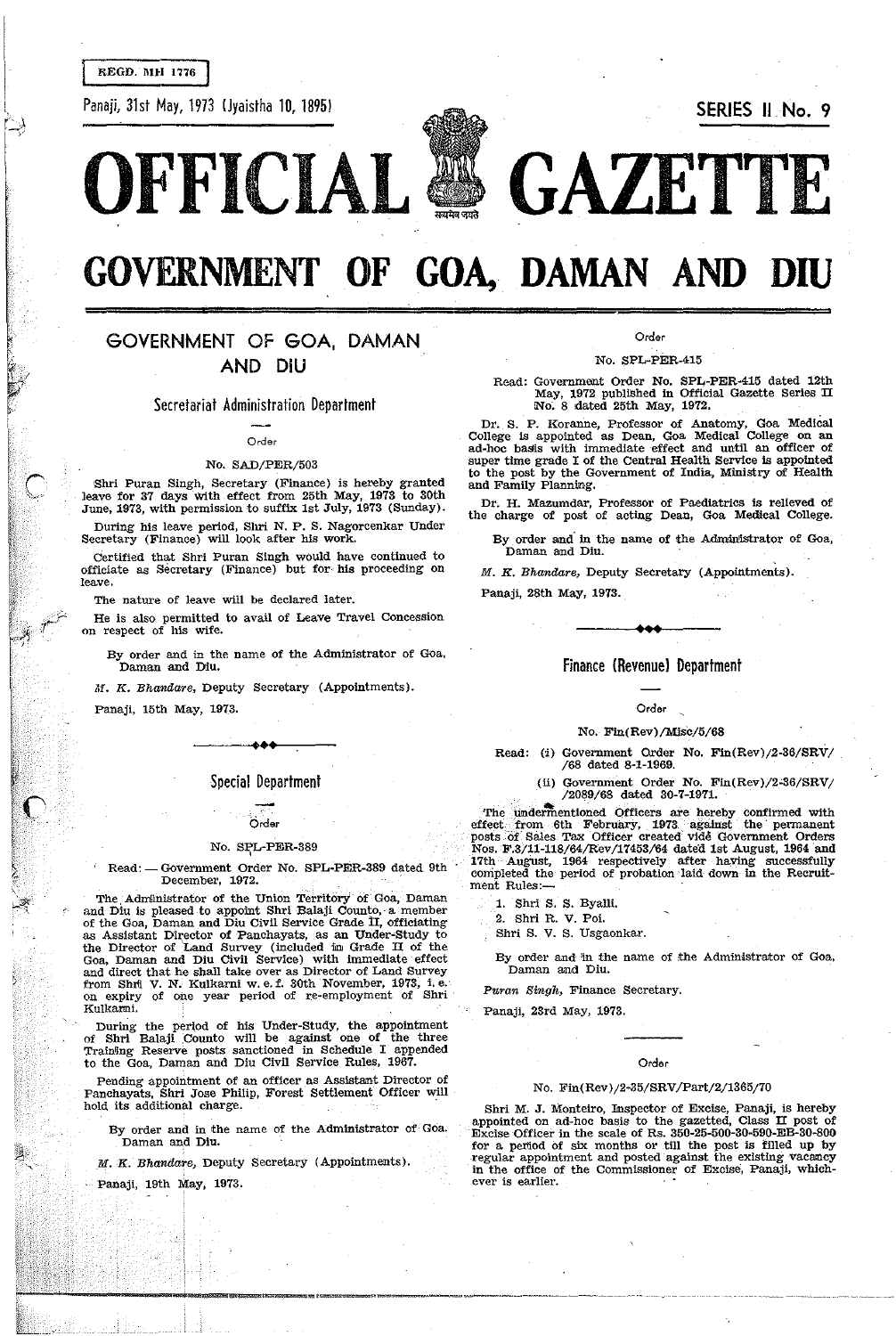,

Shri M. J. Monteiro will continue to look after the work of Inspector of Excise, Panaji Station in addition to his own duties.

By order and in the name of the Administrator of Goa, Daman and Diu.

Puran Singh, Finance Secretary.

Panaji, 24th May; 1973.

#### Revenue Department

#### Notification

#### No. RD/LQN/219/72

. Whereas by Government Notification No. RD/LQN/219/72 dated 19-8-1972 published on page 152 of Series II, No. 21 of the Government Gazette, dated 24-8-1972 it was notified under Section 4 of the Land Acquisition Act, 1894 (hereinafter

referred to as "the said Act") that the land, specified in the schedule appended to the said Notification (hereinafter referred to as the "salid land") was likely ito be needed for the public purpose viz. Small Industries Service Institute's Office and Workshop.

And whereas the appropriate Government (hereinafter referred to as "the Government" is satisfied after considering the report made under sub-section  $(2)$  of Section 5A of the said Act, that the said land specified in the schedule hereto is needed to be acquired for the public purpose specified above.

Now, therefore, the Government is pleased to declare under the provisions of Section 6 of the said Act that the said land is required for the public purpose specified above.

2. The Government is also pleased to appoint under clause (c) of Section 3 of the said Act. the Dy. Collector. South Sub-Division Margao to perform the functions of a Collector for all proceedings hereinafter to be. taken in respect of the said land, and to direct him under Section 7 of the said Act to take order for the acquisition of the said land.

3. A plan of the said land can be inspected at the office of the said Deputy Collector's Office Margao till the award is made under Section 11.

#### SCHEDULE

(Description of the said land)

| Sr. No. | Taluka  | Village | Plot No. | Survey No.  | Names of the persons believed to be interested | Approximate<br>area in sq. mts. |
|---------|---------|---------|----------|-------------|------------------------------------------------|---------------------------------|
|         |         |         |          |             |                                                |                                 |
|         | Salcete | Aquem   |          | Lote No. 25 | Comunidade of Aquem.                           | 3940 Sq. mts.                   |

By order and in the name of the Lt. Governor of Goa. Daman, and Diu.

F. A. Figueiredo, Under Secretary (Revenue).

Panaji, 19th May, 1973.

#### Notification

#### No. RD/LQN/84/73

Whereas it appears to the Appropriate Government (hereinafter referred to as «the Government») that the land specified in the schedule hereto (hereinafter referred to as the «said land») is likely\_ to be needed for public purpose viz the «said land») is likely to be needed for public purpose viz The reconstruction of Moira bridge.

Therefore the Government is pleased to notify under sub--section (1) of Section 4 of the Land Acquisition Act, 1894 (hereinafter referred.to as the «said Act») that the said land is likely to be needed for the purpose specified above.

2. All persons interested in the said land are hereby warned not to obstruct or interfere with any surveyor or other persons employed upon the said land for the purpose of the said acquisition. Any contracts for the disposal of the said land by sale, mortgage, assignment, exchange or otherwise, or any outlay commenced or improvements made thereon without the sanction of the Collector appointed in paragraph 4 below. after the date of the publication of this Notification, will under clause (seventh) of Section 24 of the said Act, be disregarded by him while assessing compensation for such parts of the said land as may be finally acquired.

3. If the. Government is satisfied that the said land is needed for the aforesaid purpose, a declaration to that effect under Section 6 of the said Act will be published in the Government Gazette, in due course. If the acquisition is abandoned wholly or in part, the fact will be notified.

4. The Government Is further pleased to appoint under clause (c) of Section 3 of the said Act the Land Acquisition Officer, Panaji to perform the functions of a Collector under the said Act in respect of the said land.

5. The Government is also pleased to authorise under sub-section (2) of Section 4 of the said Act, the following officers to do the acts, specified therein in respect of the said land.

- 1. The Collector of Goa, Panaji.
- 2. The· Land Acquisition Officer, Panaji.
- 3. The Superintending Engineer I Circle I P.W.D., Panaji.
- 4. The Executive Engineer, Works Division II, P.W.D., Panaji.

6. A rough plan of the said land is available for inspection in the office of the Land Acquisition Officer, Panaji for a period of 30 days from the date of publication of this Notification in the Government Gazette.

#### SCHEDULE

(Description or the said land)

| Sr. No.  | Taluka | Village        | Plot No. | Survey No. | Names of the persons believed to be interested |                                                                |            | : Approximate<br>area in sq. mts. |
|----------|--------|----------------|----------|------------|------------------------------------------------|----------------------------------------------------------------|------------|-----------------------------------|
|          |        |                | $4$ .    |            |                                                |                                                                |            |                                   |
| ye 1. So | Bardez | <b>Bastora</b> |          |            | Smt. Maria Lobo from Bastora.                  |                                                                |            | 460.00                            |
|          |        |                |          |            | North: River.                                  | South; Public Road.<br>East. Maria Lobo.<br>West: Public Road. | All Police |                                   |
|          |        |                |          |            |                                                |                                                                |            |                                   |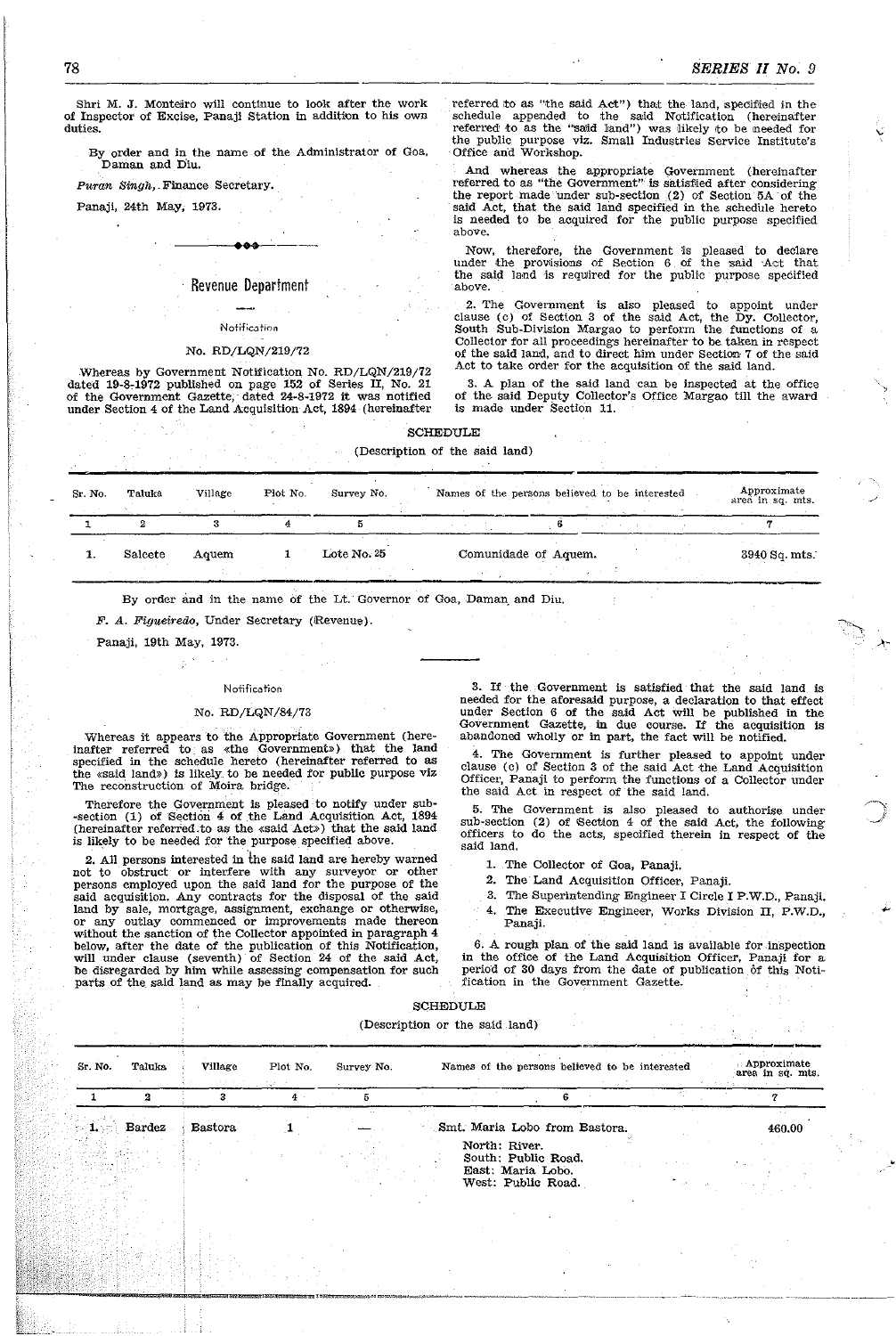| Bardez<br>Andreas Control | Moira         |  | Shri Cordoville D'Souza from Moira.<br>326.00<br>North: Public Road.<br>and the state of the party<br>South: River. |
|---------------------------|---------------|--|---------------------------------------------------------------------------------------------------------------------|
|                           | かいしゃ しょうしょうせい |  | East: Cardoville D'Souza.<br>West: Public road.                                                                     |
|                           |               |  | Total area<br>786.00                                                                                                |

By order and in the name of the Lt. Governor of Goa, Daman and Diu.

F. A. Figueiredo, Under Secretary (Revenue).

Panaj!, 19th May, 1973.

#### Notification

#### No. *RD/LQN!108/73*

Whereas it appears to the Appropriate Government (hereinafter referred to as «the Government» ) that the land specified.in the schedule hereto (hereinafter referred to as the «said land») is likely to be needed for public purpose viz Housing Scheme. .

Therefore the Government is pleased to notify under sub- -section (1) of Section 4 of the Land Acquisition Act, 1894 (hereinafter referred to as the «said Act») that the said land is likely to be needed for the purpose specified above.

2. All persons interested in the said laud are hereby warned not to obstruct or interfere with any surveyor or other persons employed upon the said land for the. purpose of the said acquisition. Any contracts for the disposal of the said  $\degree$ land by sale, mortgage, assignment, exchange or otherwise, or any outlay commenced or improvements made thereon without the sanction of the Collector appotnted in paragraph 4 below, after the date of the publication of this Notification, will under clause (seventh) of Section 24 of the said Act, be disregarded by him while assessing compensa-tion for such parts of the said land as may be finally acquired.

3. If the Government is satisfied that the said land is needed for the aforesaid purpose, a declaration to that effect under Section 6 of the said Act will be published in the Government Gazette, in due course. If the acquisition is abandoned wholly or in part, the' fact will be notified.

4. The Goyernment is further pleased to appoint under clause (c) of Section 3 of the said Act the Deputy Collector. South Sub-Division Margao, to perform the functions of a Collector under the said Act in respect of the said land.

5. The Government is also pleased to authorise under sub- -section (2) of Section 4 of the said Act, the following officers to do the acts, specified therein. in respect of the said land.

- 1. The Collector of Goa, Panaji.
- 2. The Deputy Collector South Sub-Division, Margao.
- 2. The Chairman, Goa, Darnan and Diu, Housing Board, Panaji.
- 4. The Director of Land Survey, Panaji.

6. A rough plan of the said land is available for inspection in the office of the Deputy CoIlector south Sub-Division, Margao, for a: period of 30 days from the date of publication of this Notification in the Government Gazette.

#### SCHEDULE

(Description of the said land)

| Sr. No. | Taluka    | Village                              | Plot No. | Survey No.                                      | Names of the persons believed to be interested                                                                                                                                                                                                                                                                                                                                                                                          |                                                                                                                                                                                                                                | Approximate<br>area in sq. mts. |
|---------|-----------|--------------------------------------|----------|-------------------------------------------------|-----------------------------------------------------------------------------------------------------------------------------------------------------------------------------------------------------------------------------------------------------------------------------------------------------------------------------------------------------------------------------------------------------------------------------------------|--------------------------------------------------------------------------------------------------------------------------------------------------------------------------------------------------------------------------------|---------------------------------|
|         | $\cdot$ 2 | 3                                    |          |                                                 |                                                                                                                                                                                                                                                                                                                                                                                                                                         |                                                                                                                                                                                                                                |                                 |
|         |           | Mormugao Sambhaji<br>そのこと こくさ ネット・スト |          | 556 (part)<br>lote No. 38<br>to Lote<br>No. 49. | Comunidade of Mormugao<br>North: Plot held by Shri Antonio Cassiano Coelho<br>of Mormugao.<br>South: Plot held by Shri Niceford Pereira de<br>Andrade of Mormugao.<br>East: Plot held by Shri Costacio Piedade de Cruz<br>and Nalla.<br>West: Plot held by Shri Caetano Gonsalves of<br>Verna, Shri Pedro R. Fernandes, Shri Leonit<br>dos Viegas of Mormugao, Pe. Caetano Fer-<br>nandes of Mormugao and Government land<br>(Railway). | Research of the second in the second state of the second state of the second state of the second state of the second state of the second state of the second state of the second state of the second state of the second state | 37929.92                        |
|         |           | 2013年4月20日 おおし トリーン アール・コール          |          |                                                 |                                                                                                                                                                                                                                                                                                                                                                                                                                         | Total                                                                                                                                                                                                                          | 37929.92                        |

By order and in the name of the Lieutenant Governor of Goa, Daman and Diu.

#### $F. A. Figure, in theorem 1.1.$

Panaji, 21st May, 1973.

### Notification No. RD/LQN/93/73

Whereas it appears to the Appropriate Government (hereinafter referred to as «the Government») that the land specified in the schedule hereto (hereinafter referred to as the «said land») is needed for public purpose viz. for Cashew plantation.

And whereas in the opinion of the Government that the provisions of sub-section (1) of Section 17 of the Land Acquisltion' Act, 1894 (hereinafter referred to as the «said Act») are applicable.

Therefore the Government is pleased to notify under sub--section 4 of the said Act that the land is needed for the purpose specified above.

The Government is also pleased to direct under sub-section (4) of Section 17 of the said Act that the provisions of section 5A of the said Act shall not apply in respect of the sald land.

2. AU persons interested in the said land are hereby warned not to obstruct or interfere with any surveyor' or other persons employed upon the said land for the purpose of the said acquisition. Any contracts for the disposal of the said land by sale, mortgage, assignment, exchange or otherwise,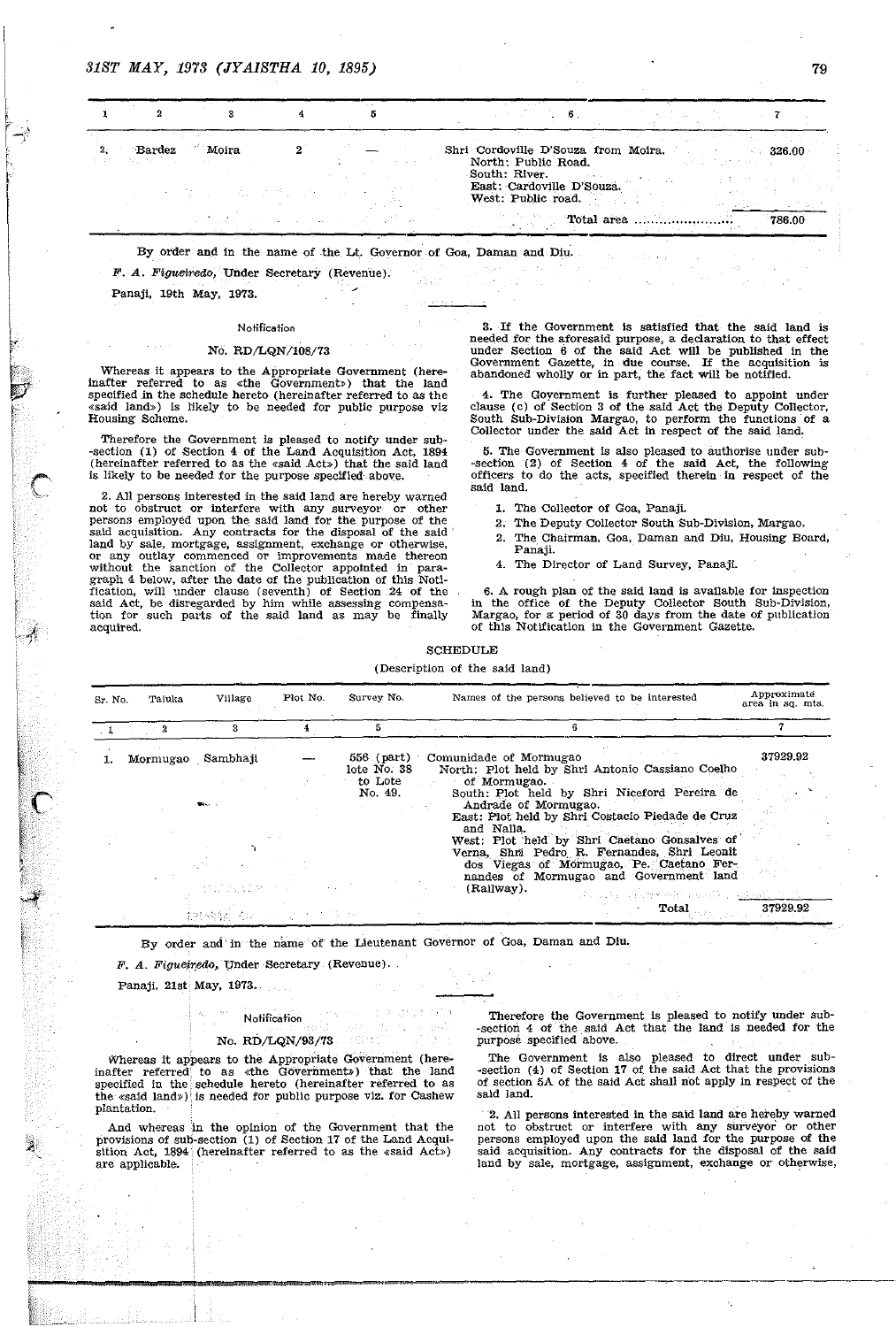or any outlay commenced or improvements made thereon without the sanction of the Collector after the date of the publication of this Notification, will under clause '(seventh) of section 24 of the said Act. be disregarded by the officer assessing compensation for such parts of the said land as may be finally acquired.

3. If the Government is satisfied that the said land is needed for the aforesaid purpose, a declaration to that effect under Section 6 of the said Act will be published in the Government Gazette, in the due course. If the acquisition is abandoned or in part, the fact will be duly notified in the Government Gazette.

4. The Government Is further pleased to appoint under clause (c) of Section 3 of the said Act, the Land Acquisition Officer. Collector's Office, Panaji Goa to perform the func~ tions of a Collector under the said Act, in respect of the said land.

5. The Government is also pleased to authorise under sub--section (2) of Section 4 of the said Act, the following officers to do. the acts, specified therein in respect of the said land.

- 1. The Collector of Goa, Panaji.
- 2. The Land Acquisition Officer, Collector's Office, Panaji.
- 3. The Conservator of Forest, panaji.
- 4. The Director of Land Survey, Panaji.

6. A rough plan of the said land is available' for inspection in the office of the Land Acquisition Officer, Collector's Office., Panaji, from the date of this Notifioation.

#### SCHEDULE

#### (Description of the said land)

| Taluka   | Village          | Survey No. | Name of the person believed to be interested and boundaries                                                                                                                                                                                                                                                                               | Approximate<br>area in sq. mts. |
|----------|------------------|------------|-------------------------------------------------------------------------------------------------------------------------------------------------------------------------------------------------------------------------------------------------------------------------------------------------------------------------------------------|---------------------------------|
| (1)      | (2)              | (3)        | (4)                                                                                                                                                                                                                                                                                                                                       | (5)                             |
| Canacona | Gaundon-<br>grem |            | Comunidade of Gaundongrem.<br>Boundaries:                                                                                                                                                                                                                                                                                                 | 2405000                         |
|          |                  |            | North: Community land of Gaundongrem and the property of Shri<br>Mallikarjun Temple.<br>South: Canacona Community land, property of Shri Swamiji of Par-<br>tagal Math and Forest Department Cashew Plantation of Oxrem.<br>East: Property of Shri Bhat and property of Shri Mallikariun Temple.<br>West: Oxodofondo to Gaundongrem road. |                                 |
|          |                  |            |                                                                                                                                                                                                                                                                                                                                           | 2405000                         |

**•••** 

By order and in the name of the Lt. Governor of Goa. Daman and Diu.

F. A. Figueiredo, Under Secretary (Revenue).

Panaji, 26th May, 1973.

### Law and Judicial Department

### Order

#### No. LD/8/JCC/73

In exercise of the powers under section 16 of the Goa, Daman and Diu Civil Courts Act, 1965 and all other powers enabling him in that behalf the Administrator of Goa, Daman and Diu hereby appoints Shri D. V. Coissoro. Registrar, Judicial Commissioner's Court, as Civil Judge, Senior Division on adhoc basis with effect from 23rd January, 1973.

By order and in the name of the Lieutenant Governol of Goa, Daman and Diu.

M. S. Borkar, Under Secretary (Law).

Panaji, 5th May, 1973.

#### Order

#### No. LD/8/JCC/73

In exerdise of the powers under section 16 of the Goa, Daman and Diu Civil Courts Act, 1965 and all other, powers enabling him in that behalf, the Administrator of Goa, Daman and Diu hereby appoints Shri F. H. Cordeiro, District Registrar as Civil Judge Senior Division on ad-hoc basis with effect from the date he assumes charge.

By order and in the name of the Lt. Governor of Goa, Daman and Diu.

 $M.$  *S. Borkar, Under Secretary (Law).* 

Pamajl, 5th May, 1973.

### Notification

#### No. LD/1822/73

The following two notifications received from the Government of India, Ministry of Home Affairs, New Delhi, are hereby published for general information of the public.

M. S. Borkar, Under Secretary (Law).

Panaji, 9th May, 1973.

#### GOVERNMENT OF INDIA

#### (BHARAT SARKAR)

#### MINISTRY OF HOME AFFAIRS

#### (Grih Mantralaya)

#### New Delhi-1100Ql, the 16th April, 1973

#### Notification

G. S. R. - In exercise of the powers conferred by section 6 of the Goa, Daman and Diu (Administration) Act, 1962 (1 of 1962), the Central Government hereby extends to the Union territory of Goa, Daman and Diu, the Minimum Wages Act, 1948 (11 of 1948).

#### [F. 7/22/72-(1) ·UTL(124) J

 $\epsilon$ 

#### Sd./-

(M. R. SACHDEVA) Under Secretary to the Govt. of India.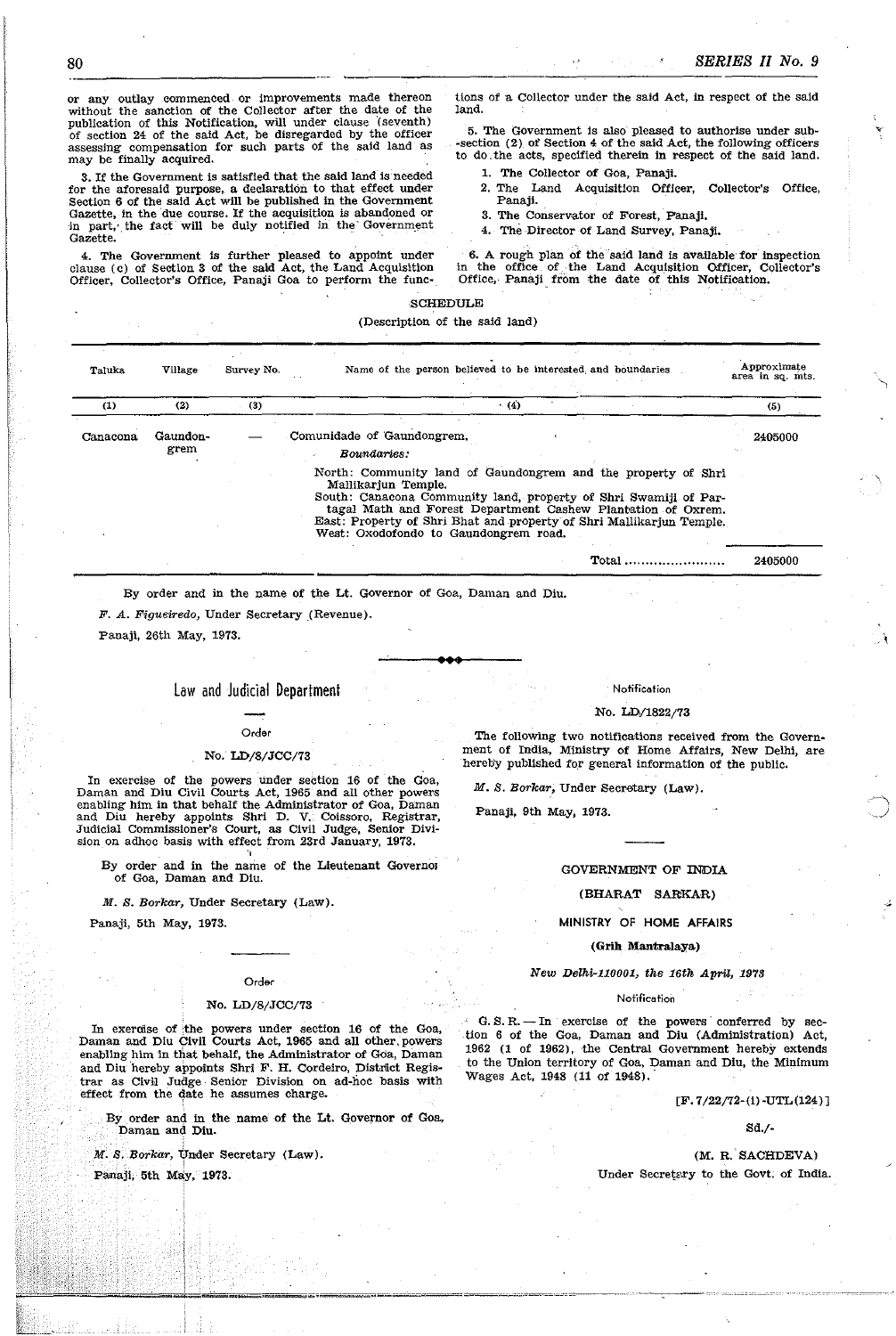#### **Notification**

G. S. R. - In pursuance of clause (1) of article 239 of the Constitution, the President hereby directs that the Administrator of the Union territory of Goa, Daman and Diu shall, subject to the control of the President and until .further orders. exercise the powers and discharge the functions of the State Government as the appropriate Government under the Minimum Wages Act, 1948 (11 of 1948), within the said territory.

 $[No. F. 7/22/72-(ii)-UTL]$ 

#### Sd./-

### (M. R. SACHDEVA)

Under Secretary to the Government of India.

#### New Delhi, the 21st November, 1972

#### Notification

G. S. R.  $463(E)$ . --In exercise of the powers conferred by sub-section (3) of section 1 of the Registration of Births and Deaths Act, 1969 (18 of 1969), and in partial modification of the notification of the Government of India in the Ministry of Home Affairs No. G. S. R. 514 dated the 21st March, 1970, the Central Government hereby appoints the First day of December, 1972 as the date on which the said Act shall come into force also in the area comprised within the-'limits of the cantonments of Barrackpore, Labong and Jalapahar in the State of west Bengal.

[No. 1-1(Enf.)/72-VS.]

#### A. A. CHANDRA SEKHAR

Registrar General, India and Ex-Officio Jt. Secy.

#### Notification

#### No. LD/1893/73

The following notification received from the Ministry of Foreign Trade (Marine products Export Development Control), New Delhi, is hereby published for general information of the Public.

M. S. Borkar, Under Secretary (Law).

Panaji, 9th May, 1973.

:; I;·

#### GOVERNMENT OF INDIA

#### MINISTRY OF FOREIGN TRADE

(Marine Products Industry Development Control)

"

New Delhi, the 10th January, 1973

#### Notification

G. S. R. 8  $(E)$ . - In exercise of the powers conferred by sub-section (3) of Section 1 of the Marine Products Export Development Authority Act, 1972 (13 of 1972), the Central Government hereby appoints the 15th day of January, 1973, as the date on which section 11 to 19 (both inclusive) of the said Act shall come into force.

[No. F.5/27/72-EP (Agri. II)]

### Notification

### No. LD/1823/73

The following' notification received. from the Government of India, Ministry of Labour and RehabiIitatioo, Department of Labour and Employment, New· Delhi, is hereby published for general information of the Public.

M. S. Borkar, Under Secretary (Law).

।<br>|<br>|

Panaji, 9th May, 1973.

 $~\ddot{}$ 

### GOVERNMENT OF INDIA

### (BHARAT SARKAR)

MINISTRY OF LABOUR AND REHABILITATION (SHRAM AUR PUNARVAS MANTRALAYAj

(Department of Labour and Employment) (Shram Aur Rozgar Vibhag)

Dated New Delhi-110001, the 21st April, 1973

#### Notification

S.O. - In exercise of the powers conferred by section 8 of the Minimum Wages Act,  $1948$  (11 of 1948) read with section 9 of .the said Act ·and rule 3 of the Minimum Wages (Central Advisory Board) Rules, 1949, the Central Government hereby makes the following amendment in the notification of Government of India in the Ministry of Labour and Rehabilitation (Department of Labour and Employment) No. S.O. 2373, dated the 19th June, 1972, namely:

In the said notification, under the heading "Independent Persons", for the entries against item 1, the following entries shall be substituted, namely:  $-$ 

"1. Shri G. Venkat Swamy, Deputy Labour Minister, Ministry of Labour and Rehab1Htation (Department of Labour and Employment), New Delhi.

Sd./-

#### HANS RAJ CHHABRA Under Secretary

### (!No. S.S2023(2)/72-'WE(MW)

#### Notification

#### No. LD/1893/73

The following notification received from the Government of India, Ministry- of Law and Justice and Company Affairs (Department of Legal Affairs), New Delhi, is hereby published for general information of the Public.

M. B. Borkar, Under Secretary (Law).

Panaji, 11th May, 1973.

#### GOVERNMENT OF INDIA

MINISTRY OF LAW, JUSTICE & COMPANY AFFAIRS

#### (Department of Legal Affairs)

New Delhi, the 27th February, 1973

#### Notification

G. S. R. 73 $(E)$ . -In exercise of the powers conferred by sub-section (2) of section 1 of the Constitution (Thirtieth Amendment) Act, 1972, the Central Government hereby appoints the 27th day of February, 1973 as the date on which the said Act shall come into force.

 $[No. F.40(2)/72-J.]$ 

#### Sd/-

P. G. GOKHALE,

Jt. Secy. and Legal Adviser.

#### Notification

#### No. LD/18/P/32/68

In continuation of this Departments' Notification No. LD/ /18jP /32/68 dated 16th April, 1973, tbe Administrator of Goa, Daman and Diu is pleased to appoint Shri Renato de Noronha, Additional District and· Sessions Judge, Panaji as Officiating District and Sessions Judge, Goa, Daman and Diu at Panaji until further orders.

By order and in the name of the Administrator of Goa, **Daman** and Diu.

 $\mathbb{R}^n$  M. S. Borkar, Under Secretary (Law).

Panaji, 19th May, 1973.